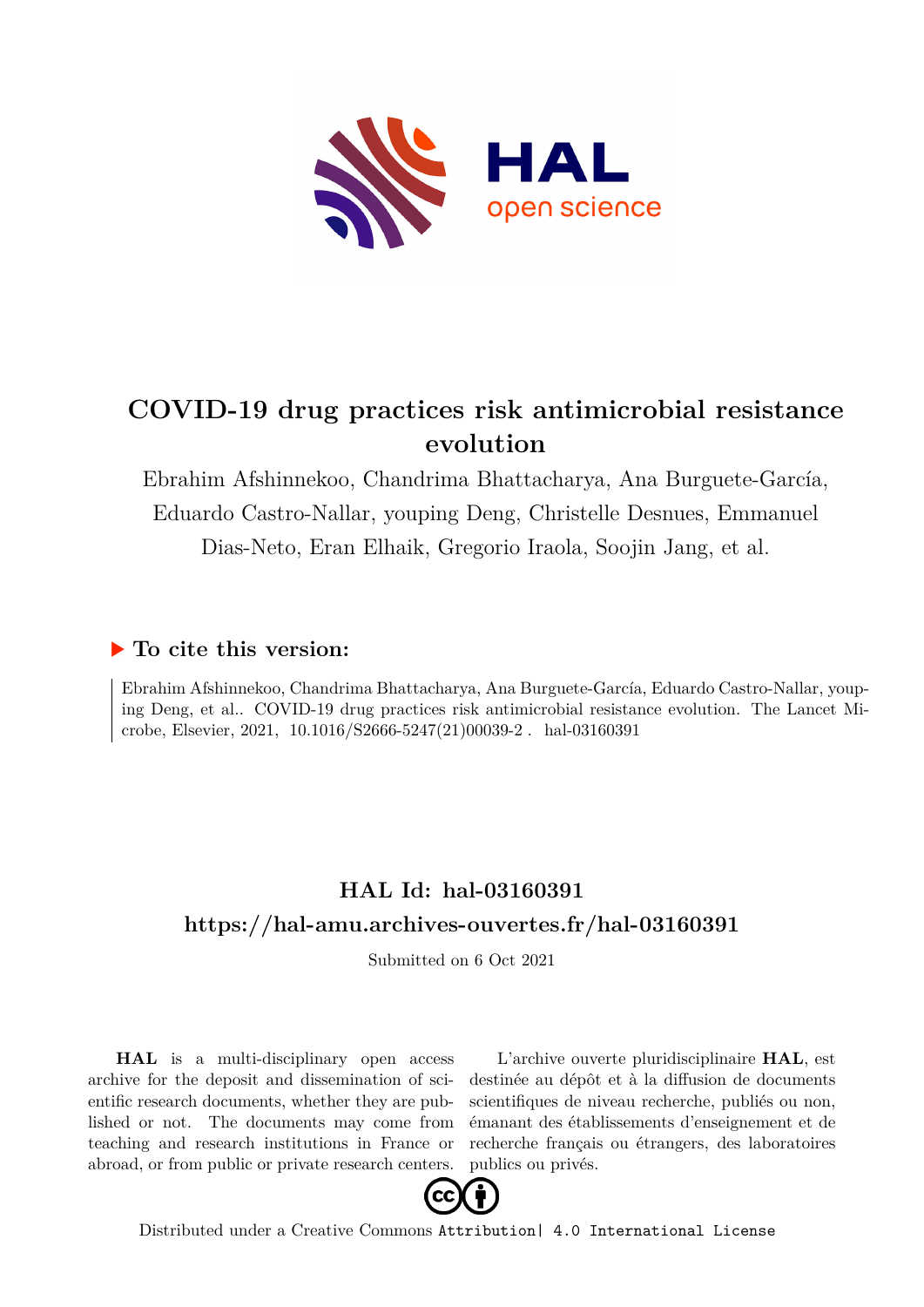### **Comment**

## **COVID-19 drug practices risk antimicrobial resistance evolution**

 $oa$ 

Published **Online** February 24, 2021 https://doi.org/10.1016/ S2666-5247(21)00039-2

Antimicrobial resistance is one of the biggest challenges facing modern medicine. Because the management of COVID-19 is increasingly becoming dependent on pharmacological interventions, there is greater risk for accelerating the evolution and spread of antimicrobial resistance. A study in a tertiary hospital environment revealed concerning colonisation patterns of microbes during extended periods.<sup>1</sup> It also highlighted the diversity of antimicrobial resistance gene reservoirs in hospitals that could facilitate the emergence and transmission of new modes of antibiotic resistance.

Admission and release of patients from tertiary hospitals have risen dramatically in the past year due to the COVID-19 pandemic, with many hospitals expanding beyond capacity. With hospitalisations exceeding normal capacity due to COVID-19 combined with impaired immune function in patients, risks of co-infections have substantially increased.<sup>2,3</sup> The gap in a comprehensive understanding of coinfection and comorbidity caused by COVID-19 has led to rapidly changing protocols for patient handling, including administering multiple drugs around the world (figure).4 The use of antiparasite, antiviral, antibacterial, and anti-inflammatory drugs for preventing secondary infections in patients with COVID-19 during a prolonged pandemic will inevitably invite future complications, including aggravation of antimicrobial resistance. This is particularly relevant in light of the successive emergence of mutations that increase SARS-CoV-2 fitness, which could be responsible for recurrent COVID-19 waves.<sup>5</sup> Of note, because most of these drugs are used for other target pathogens, we might not only increase resistance in COVID-19 but also face challenges in the treatment of other bacterial and viral infections.

With drugs frequently replaced by new therapeutic options (figure), the fear of increased antimicrobial resistance evolution and spread are a reality. There was an increasing demand for and misuse of various drugs in the treatment of COVID-19 irrespective of paucity of scientific evidence.<sup>6</sup> This has even been exacerbated by rapid publication of some papers without extensive peer-review and their recommendations by WHO and the centres for disease control and prevention across

the world without evaluations.4 Social media has also played an alarming role in increasing the popularity (both negative and positive) of some drugs, including a number of pharmacological substances with no proven effects.<sup>7</sup> As an additional threat, imperfect drug penetration to patients with COVID-19 might lead to rapid evolution of multidrug resistance.<sup>8</sup> This might be worsened by alterations observed in the gut microbiota of patients hospitalised with COVID-19, which represents a propitious dysbiotic environment for the emergence and dissemination of multidrug resistance.9

Nosocomial transmission of SARS-CoV-2 from patients to health-care workers was reported at the Wuhan Union Hospital, Wuhan, China, as early as Jan 16, 2020.<sup>10</sup> However, investigations on accompanying multidrug-resistant infections have not been done in these and other studies. This is of note because there is substantial push towards administration of convalescent plasma therapy as a COVID-19 treatment option on the basis of success reported during previous global outbreaks, such as *severe acute respiratory syndrome*, Middle East respiratory syndrome, and H1N1 Influenza.<sup>11</sup>

We must be vigilant and cautious that the fight against COVID-19 does not invite another significant threat to humankind.



#### *Figure:* **Use of multiple COVID-19 drugs in practice**

Timeline of first appearance of major antiparasite, antiviral, antibacterial, and anti-inflammatory drugs for the treatment of COVID-19 in preprints, in a peer-reviewed article, as a Google search trend, as a worldwide Twitter trend, and the first time mentioned by WHO in situation reports. The other essential drugs for supportive care were first mentioned by WHO on April 14, 2020, as a part of the COVID-19 Essential Supplies Forecasting Tool.